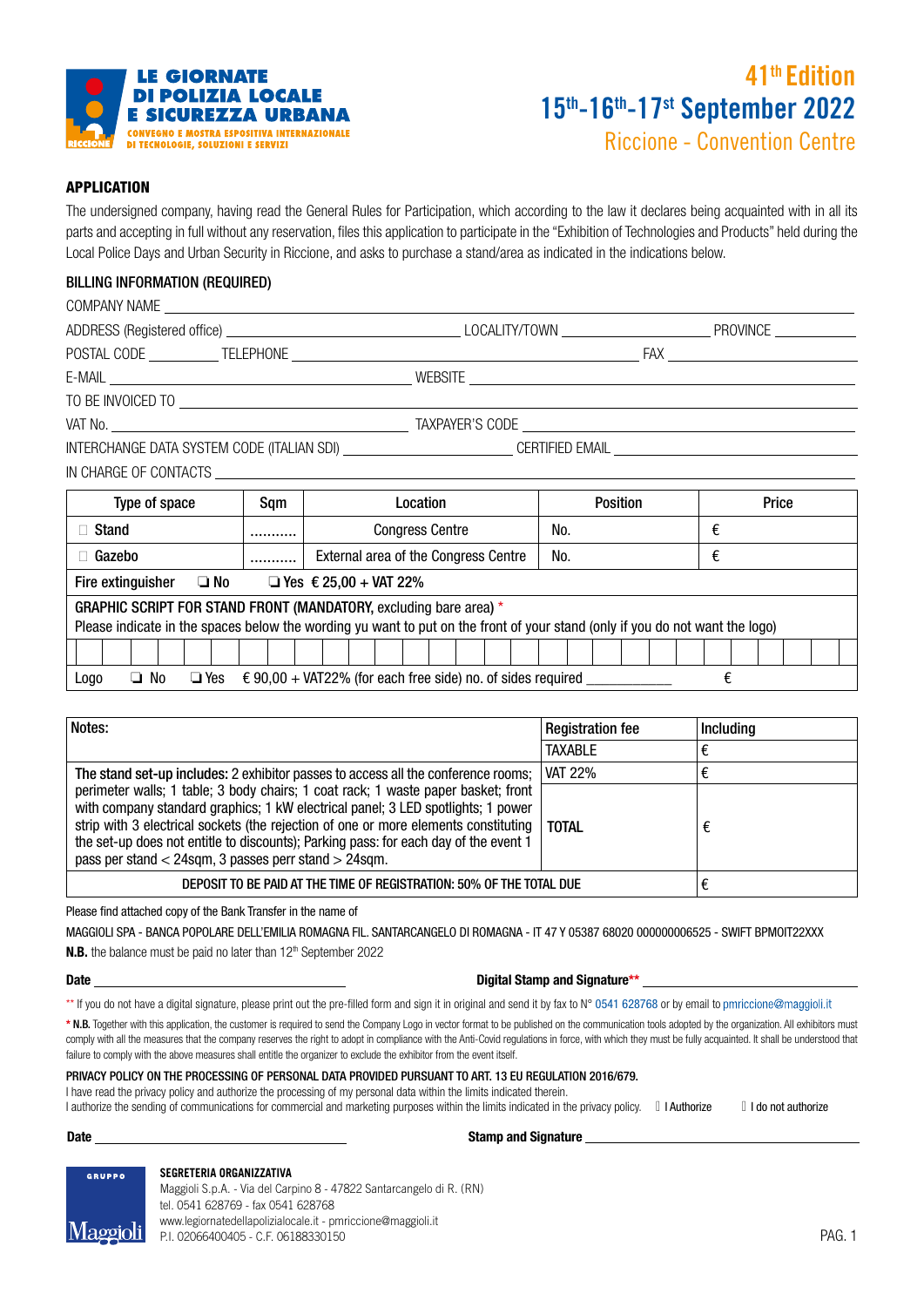

# Riccione - Convention Centre 15th-16th-17st September 2022 41th Edition

#### LOCAL POLICE AND URBAN SECURITY DAYS 2022 GENERAL RULES FOR PARTICIPATION

#### NAME - DATE - PARTICIPATION

Art 1 - In the halls of the Palazzo del Congressi in Riccione and in the adjacent spaces, on the occasion of Le Giornate di Polizia Locale e Sicurezza Urbana (Local Police and Urban Safety Days), the Exhibition of Technologies and Products will be held from 15<sup>th</sup> to 17<sup>st</sup> September 2022. Art. 2 - Applications to participate in the exhibition, to be filled in on special forms provided by

the organizational secretariat, will be accepted until space is available.

Applications must be sent to the organization together with the payment of 50% of the amount of the stand + 22% VAT to be made by bank transfer to bank account number 000000006525 made out to Maggioli Spa (IBAN IT47Y0538768020000000006525 - SWIFT BPMOIT22XXX) c/o Banca Popolare dell'Emilia Romagna Branch of Santarcangelo di Romagna, indicating as the reason for the deposit "Exhibition of Technologies and Products 2022".

Art. 3 - With the submission of the application, duly signed, and with the payment referred to in art. above, the participant

a) unconditionally accepts the provisions of these regulations;

b) recognizes the jurisdiction of the Court of Rimini for any dispute.

#### ACCEPTANCE OF THE APPLICATION

Art. 4 - The application, from the moment it is submitted, is irrevocable and binding for the submitting party. The Management has the widest discretion as to whether or not to accept requests to participate and its decision on the matter is final. In case of rejection of the application, the Management is not required to disclose the reasons to the applicant and will not pay any refund or compensation, except for the amount paid under the aforementioned Art. 2. This amount will be refunded without interest.

### FEES - PAYMENT

Art. 5 - The price of participation for the chosen space and for the entire duration of the event is defined on the basis of the estimate based on the position, size and type of installation required.

Art. 6 - The balance of the fee must be paid in the same way as the payment of the advance no later than 12/09/2022.

Art. 7 - It is forbidden to sublet or transfer even free of charge the stand or part of it without the prior authorization of the Organizer. It is also forbidden, without authorization to display samples other than those indicated in the application form.

#### FORFEITURE - ABANDONMENT

Art. 8 - Anyone who does not participate in the event after submitting the application shall be obliged to notify the Management in writing at least 45 days prior to opening, stating and documenting the reasons. Failure to participate does not entitle you to a refund of the amount paid pursuant to Art. 2 and does not release you from the payment of any amounts still due. In any case, if the notice of non-participation is not given in writing or outside the deadline, the forfeiting party, in addition to being required to pay the entire amount of the stand, must pay, as a penalty, a sum equal to double the amount and, in addition, compensation for any additional damages. However, if the Management, at its sole discretion, acknowledges that the reasons are due to force majeure, the forfeiting party shall be exempted from payment of the remaining sum in full settlement of the amount which, if already paid, will be returned.

Art. 9 - The Organization reserves the right to exercise at its sole discretion, at any time and therefore also during the event, the modification or reduction of the space already granted or the replacement with another, including in a different area. In the event of any of such occurrences, the participant shall not be entitled to anything other than the possible adjustment of the amount due.

#### OCCUPATION - FITTING OUT - FIRE PREVENTION

**GRUPPO** 

Maggioli

Art. 10 - The setting up and occupation of the stands may begin at 8.00 a.m. on 12/09/2022 and finish by 8.00 p.m. on 13/09/2022. From that moment on, any completion or modification work must be carried out, with the permission of the Organization between closing and morning opening.

Any changes or exchanges of stand must be authorized by the Organization and carried out at the expense of the applicants. For those who have heavy vehicles to exhibit (cars, vans, motorcycles and the like), the operations of accommodation inside the parking lots both inside and outside must finish no later than 14<sup>th</sup> September. The organization is released from any problems or logistical impediments resulting from delays in complying with this provision" (the freight elevator for level 3 of the Congress Centre in Riccione has a maximum height of 2 m, a capacity of 2500 kg and a depth of 2 m). Exhibitors who fail to occupy their place by 8.00 pm on the day before the opening day shall be deemed as having forfeited and abandoned such place to all effects, with application of the sanctions provided for in art. 8.

Exhibitors occupying spaces when the event is underway will be charged a penalty of €. 5,000.00 for the disturbance and hindrance caused to the proper conduct of the event.

Art. 11 - Any project relating to the setting up of the stand must be approved by the Organizing Committee and must be submitted at least 30 days before the opening date of the exhibition. Participants must in any case set up their stands in such a way that they do not damage the aesthetics of the nearby car parks and cause damage to the other participants.

The layout of the stand, including the advertising signs, even with the sole indication of the company name, must be contained within the assigned area, identified by dividing walls, or lines of paint; it is strictly forbidden to build lit mezzanines. The exhibitor is responsible for all stand set-ups carried out or commissioned by the participating companies and expressly releases the Organizers from any liability for damage caused to itself and to third parties by faulty stand set-ups caused by incorrect calculation or incorrect construction. The Organizers reserve the right to have the fittings installed without approval or which do not conform to the approved design modified or removed.

Art. 12 - The exhibitor undertakes not to damage the walls, plaster or floor, to use trestles or canvas to hang or stop objects on the walls or on the floor.

No paint may be applied directly to the walls of the stand, which must be returned in the same condition as it was delivered. Any damage must be compensated. As a guarantee for them, the material displayed will remain, on which the Organizers will have the right to claim, without prejudice to, of course, any other form of compensation.

Art. 13 - All the materials used for the installation must be non-combustible or at least made fireproof with suitable products. Before the start of the event, the exhibitor must present the certificate of fireproofing, in the manner prescribed by law, issued by specialized companies or a declaration that it has carried out the work on its own using products approved by the Ministry of the Interior. Each exhibitor will be obliged to provide its own stand with a suitable CO2 powder or fluorobrene fire extinguisher at its own expense, taking into account the extent of exposure and the type of materials on display. Possession of the fire extinguisher does not, however, authorize the installation of equipment involving the use of flames. Each operator must in any case take care to comply with the regulations on safety, in particular with Legislative Decree no. 81/08.

Art. 14 - The operations of removing and clearing the stands can only begin from 1 p.m. on 16/09/2022 and must be completed by 8. p.m. on 17/09/2022. After this period has elapsed without the participant having completed the operations, the Organizers may proceed ex officio at the expense and risk of the participating company.

#### SURVEILLANCE

Art. 15 - The Organizers ensure night surveillance inside and outside the Congress Centre in Riccione; during the opening hours of the Exhibition, the exhibitor must in any case supervise its stand and the products on display, either directly or through its employees.

#### DAMAGE - INSURANCE

Art. 16 - The Management disclaims all liability for injury to persons and damage to things, by whosoever and howsoever caused. By taking part in the Exhibition, the Management automatically and mandatory insures the individual exhibiting companies with coverage as follows:

- 1) Fire, exhibition and trade-fair insurance Insured risks: summary of the guarantees Fire for any reason whatsoever - Action of lightning - Explosion of gas - Explosion of steam appliances or radiator systems - Explosion of vapours produced by flammable substances - Spontaneous combustion - Impact of road vehicles - Robbery – Bad weather with infiltration of rainwater or pipeline water - Collapse - Breakage (excluding that of fragile objects) - Fall of aircraft, their parts or things carried by them. Deemed equivalent to the damage relating to the above events shall be that caused to the insured items by damage caused by order of the authorities for the purpose of preventing or limiting damage as a whole. Items covered: Goods, equipment, furniture, including the value of the stand for € 15,000.00 Duration of coverage: Period of stay at the fair of the items, including the period of assembly and disassembly.
- 2) Deductible: A general deductible of € 154.90 per claim, which remains, however, at the expense of the participant, is applied. In the case of outdoor goods, the above deductible shall be increased to € 516.50 per claim. Notification procedure: The insured person (individual exhibitor) must give summary notice to Maggioli Spa within 48 hours after the accident. 2) Third party liability guarantee – Items covered: The civil liability of the exhibitor and its employees during the exhibition period, including stand set-up and dismantling operations and any demonstrations and practical tests. Other exhibitors are considered third parties. The warranty does not cover damage to property of the company or to property held by the company for any reason whatsoever. Maximum coverage: € 2,583,000.00 per claim, with a limit of € 1,550,000.00 per person sustaining bodily injury and € 516,457.00 for damage to property. Please note: In case of discrepancies, the only certain documents are the Exhibitions and Fairs Policy and the Civil Liability Policy towards third parties filed with the Management. The exhibitor is, in any case, required to directly provide the coverages it deems most appropriate and convenient, regardless of whatever previously provided by the Management. The exhibitor, in fact, exempts the Management from any order of responsibility arising from the presence of goods, equipment, furnishings, stands, etc. on the premises of the same.



Maggioli S.p.A. - Via del Carpino 8 - 47822 Santarcangelo di R. (RN) tel. 0541 628769 - fax 0541 628768 www.legiornatedellapolizialocale.it - pmriccione@maggioli.it P.I. 02066400405 - C.F. 06188330150